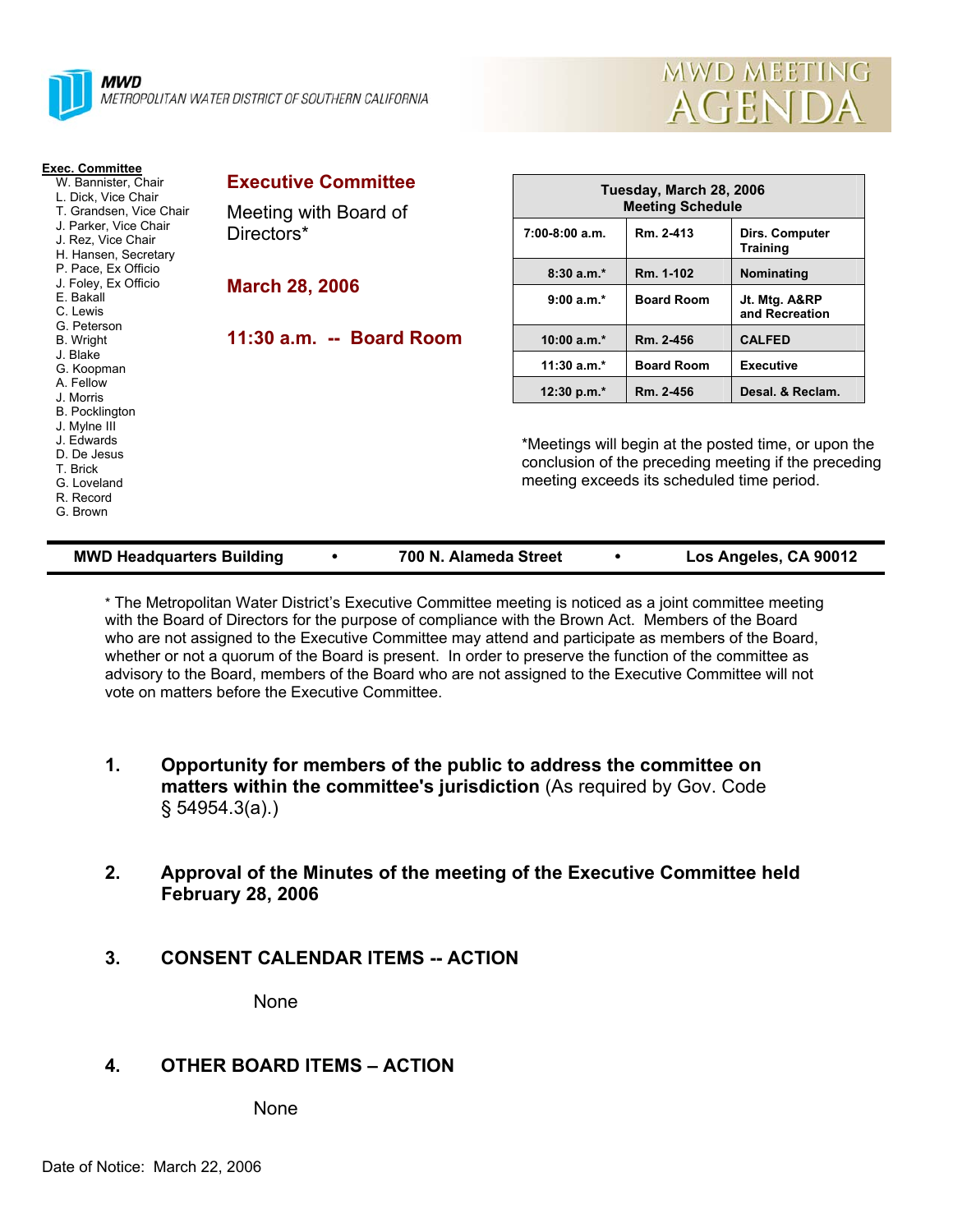## **5. BOARD INFORMATION ITEMS**

None

#### **6. COMMITTEE ITEMS**

- a. Review of draft committee and Board meeting agendas and schedule for April
- b. Oral update on 2006/07 Budget Development
- c. General Manager's report of Metropolitan's activities
- d. Review of Chairman's authority to appoint committee chairpersons/vice chairpersons, set committee schedules, and assign Directors to committees

## **7. REPORTS FROM COMMITTEES**

- a. Budget, Finance, Investment and Insurance Committee
- b. Ethics Committee
- c. Engineering and Operations Committee
- d. Legal and Claims Committee
- e. Organization and Personnel Committee
- f. Water Planning, Quality and Resources Committee
- g. Asset and Real Property Committee
- h. Audit Committee
- i. Communications and Legislation Committee
- j. Desalination and Reclamation Committee
- k. Education and Outreach Committee